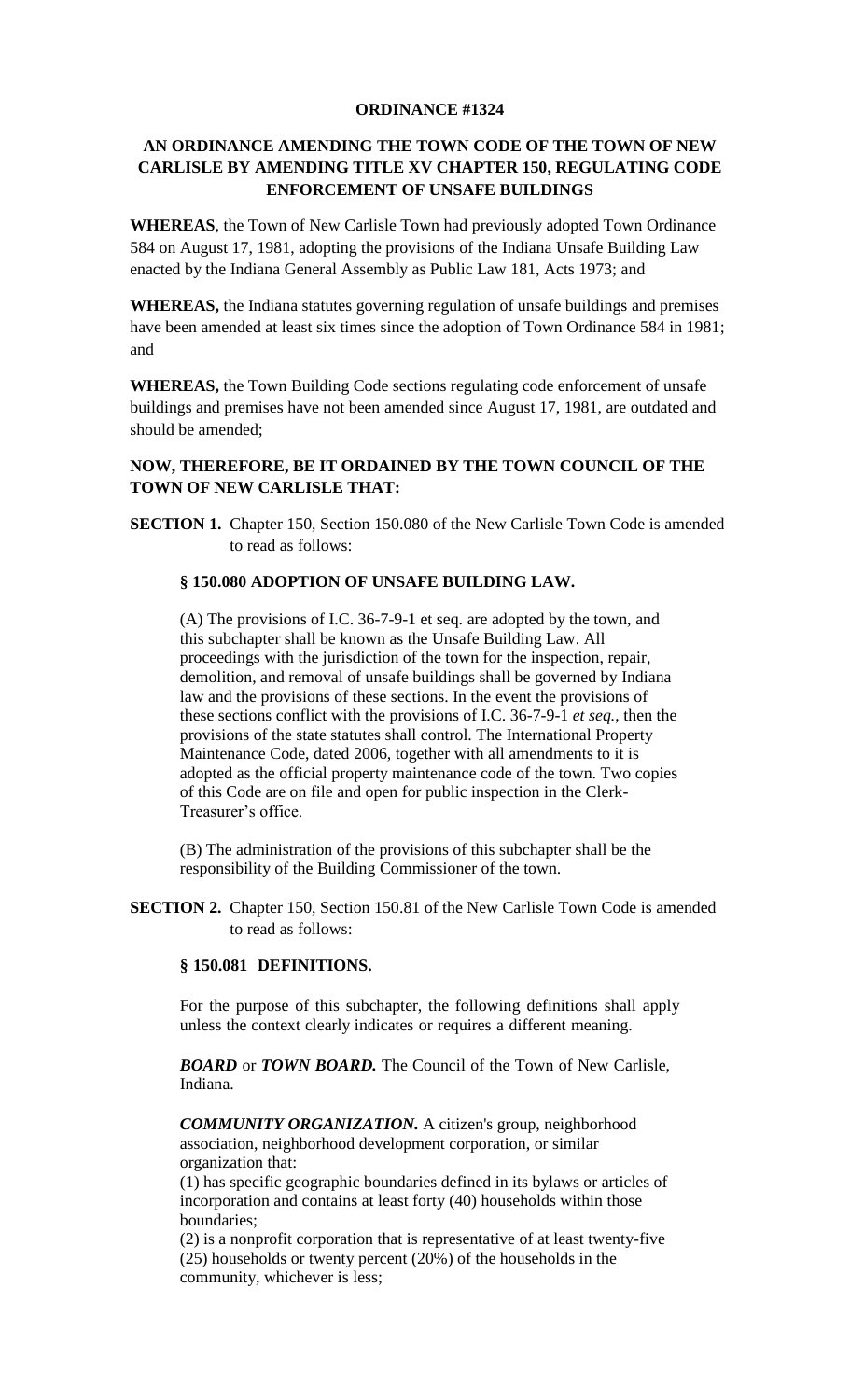(3) is operated primarily for the promotion of social welfare and general neighborhood improvement and enhancement;

(4) has been incorporated for at least two (2) years; and

(5) is exempt from taxation under Section  $501(c)(3)$  or  $501(c)(4)$  of the Internal Revenue Code.

*CONTINUOUS ENFORCEMENT ORDER.* Is an order that:

(1) is issued for compliance or abatement and that remains in full force and effect on a property without further requirements to seek additional:

(a) compliance and abatement authority; or

(b) orders for the same or similar violations;

(2) authorizes specific ongoing compliance and enforcement activities if a property requires reinspection or additional periodic abatement;

(3) can be enforced, including assessment of fees and costs, without the need for additional notice or hearing; and

(4) authorizes the enforcement authority to assess and collect ongoing costs for continuous enforcement order activities from any party that is subject to the enforcement authority's order.

*DIRECTOR or ENFORCEMENT AUTHORITY.* The appointed person in charge of the Office of Code Enforcement.

*HEARING AUTHORITY.* Person or persons designated as such by the Town Board. An employee of the enforcement authority may not be designated as the hearing authority.

*KNOWN OR RECORDED FEE INTEREST, LIFE ESTATE INTEREST, OR EQUITABLE INTEREST OF A CONTRACT PURCHASER***.** Any fee interest, life estate interest, or equitable interest of a contract purchaser held by a person whose identity and address may be determined from:

(1) an instrument recorded in the recorder's office of the county where the unsafe premises is located;

(2) written information or actual knowledge received by the department; or

(3) a review of department records that is sufficient to identify information that is reasonably ascertainable.

*KNOWN OR RECORDED SUBSTANTIAL PROPERTY INTEREST.* Any right in real property, including a fee interest, a life estate interest, a future interest, a mortgage interest, a lien as evidenced by a certificate of sale issued under IC 6-1.1-24, or an equitable interest of a contract purchaser, that:

(1) may be affected in a substantial way by actions authorized by this chapter; and

(2) is held by a person whose identity and address may be determined from:

(a) an instrument recorded in:

(i) the recorder's office of the county where the unsafe premises is located; or

(ii) the office of the county auditor of the county where the unsafe premises are located in the case of a lien evidenced by a certificate of sale issued under IC 6-1.1-24;

(b) written information or actual knowledge received by the department; or

(c) a review of department records that is sufficient to identify information that is reasonably ascertainable.

*OFFICE OF CODE ENFORCEMENT* or *OFFICE.* The Building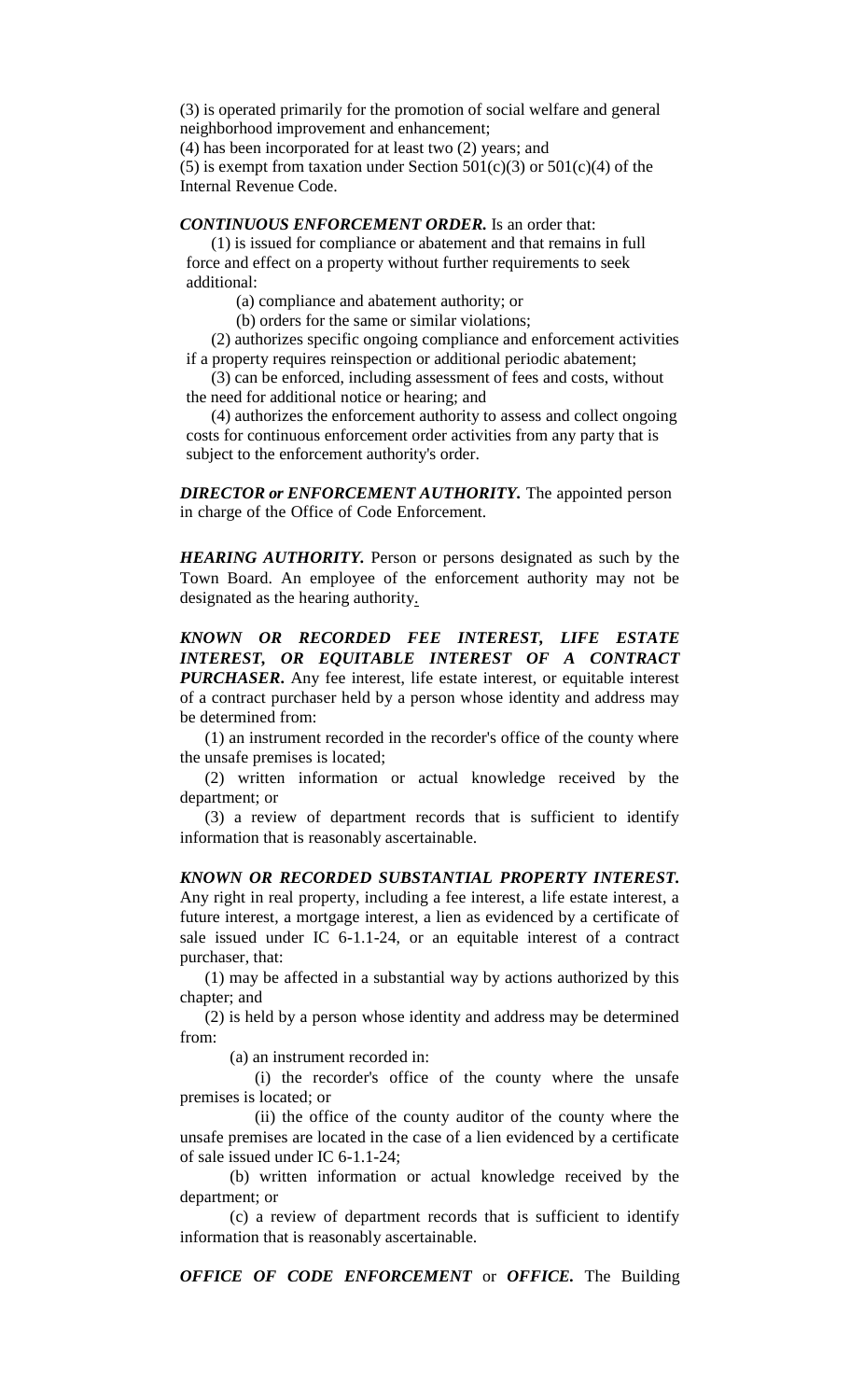Commissioner who is charged with administering this subchapter.

*ORDER.* Any written directive issued by the Office of Code Enforcement in accordance with § 150.082 of this Code.

**PERSON.** Any entity capable of holding an interest in real estate, including, but not limited to, individuals and corporations.

*SUBSTANTIAL PROPERTY INTEREST.* Any right in real property that may be affected in a substantial way by actions authorized by this chapter, including a fee interest, a life estate interest, a future interest, a mortgage interest, estate or equitable interest of a contract purchaser, as defined by IC 36-7-9-2.

*UNSAFE PREMISES.* Any unsafe building; or the tract or real estate on which an unsafe building is located; or any unsafe building and the tract of real estate on which the unsafe building is located; or any real property that does not contain a building or structure not including land used for production agriculture, which is a fire hazard, a hazard to public health, a public nuisance, or is dangerous to a person or property because of a violation of a statute or an ordinance.

*UNSAFE STRUCTURE OR BUILDING.* Any building or structure, or any part thereof, that is in an impaired structural condition or state which renders it unsafe or dangerous to any person or property; or is a fire hazard; or is a hazard to the public health; or is a public nuisance; or does not comply with standards for building condition or maintenance, the violation of which would be dangerous to any person or property, found in an ordinance enacted by the Town Council or in state law; or is vacant or blighted and not maintained in a manner that would allow human habitation, occupancy, or use under the requirements of a statute or an ordinance. The standards for building condition, maintenance and safety, of the State of Indiana, and the Town of New Carlisle are incorporated to the extent they are consistent with each other.

**SECTION 3.** Chapter 150, Section 150.082 of the New Carlisle Town Code is amended to read as follows:

#### **§ 150.082 CODE ENFORCEMENT OFFICE; ISSUANCE OF ORDERS.**

(A) The Office of Code Enforcement may issue an order relative to any unsafe premises to require action, including but not limited to:

(1) Vacation of an unsafe building;

(2) Sealing an unsafe building against intrusion by unauthorized persons in accordance with uniform standards established by the Town Board;

(3) Extermination of vermin in and about the unsafe premises;

(4) Repair or rehabilitation of an unsafe building to bring it into compliance with standards for building condition or maintenance required for human habitation, occupancy, or use found in ordinances enacted by the Town Board or state laws;

(5) Demolition and removal of a portion of an unsafe building if the general condition of the building warrants removal or the building continues to require reinspection and additional abatement action after an initial abatement action was taken pursuant to notice and order; and

(6) Demolition and removal of an unsafe building if the general condition of the building warrants removal or the building continues to require reinspection and additional abatement action after an initial abatement action was taken pursuant to notice and order; and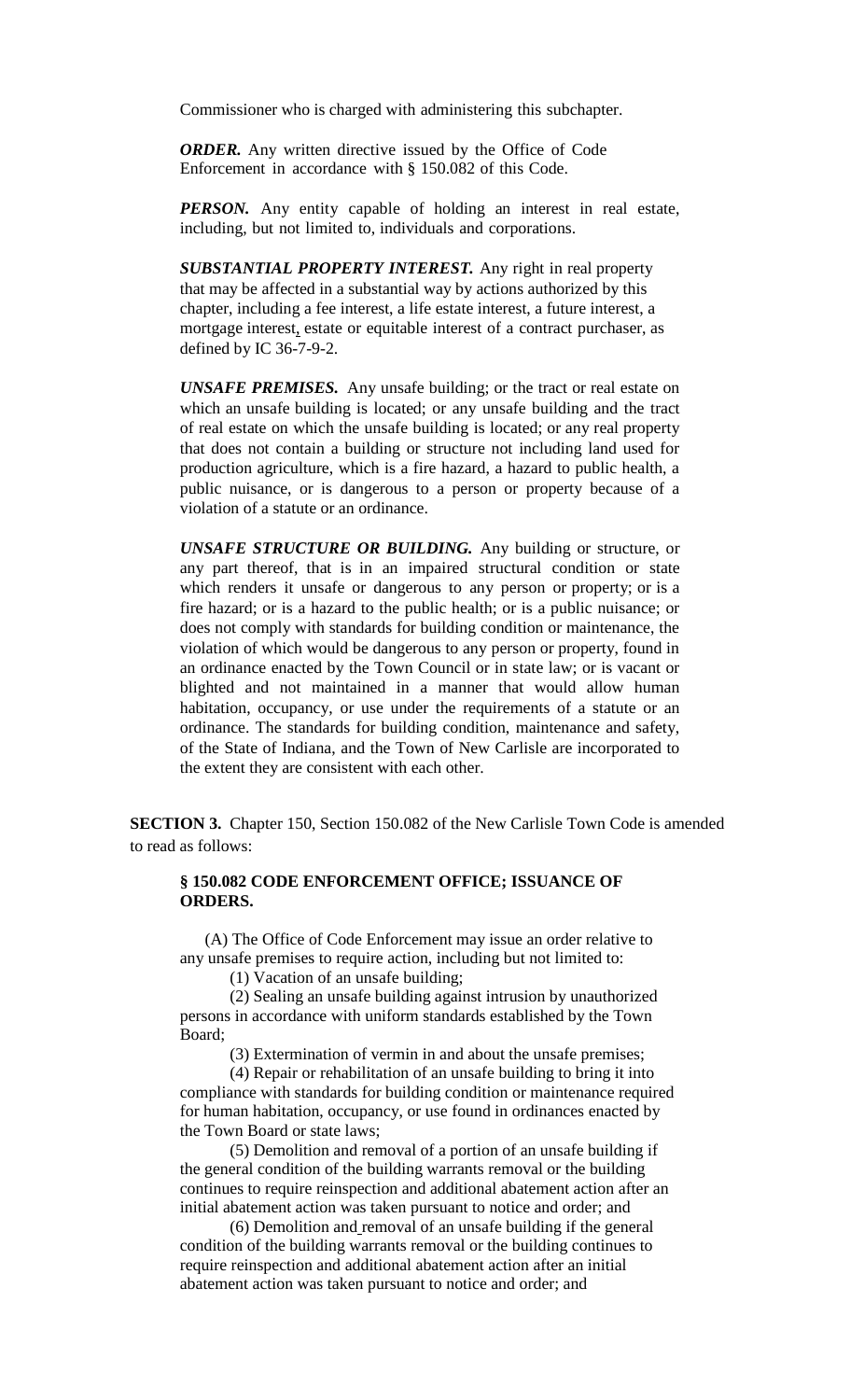(7) Removal of trash, debris, fire hazardous material, or a public health hazard in and about the unsafe premises.

(8) Requiring, for an unsafe building that will be sealed for a period of more than ninety (90) days:

(A) sealing against intrusion by unauthorized persons and the effects of weather;

(B) exterior improvements to make the building compatible

in appearance with other buildings in the area; and

(C) continuing maintenance and upkeep of the building and premises.

(B) The ordered action shall be reasonably related to the condition of the unsafe premises and the nature and use of nearby properties.

(C) The order shall take precedence over any municipally issued permit relating to building or land use which is obtained either before or after the order is issued.

(D) The force of an order shall expire 2 years from the day the notice of the order is given, unless one or more of the following events occur within the 2-year period:

(1) A complaint requesting judicial review is filed in accordance with § 150.089 of this subchapter;

(2) Work is let out at public bid to a contractor to perform action required by an order in accordance with § 150.094 of this subchapter; or

(3) A civil action is file in the Circuit or Superior Court in accordance with § 150.999 of this code of ordinances.

(E) An order issued under section  $(A)(2)$ ,  $(A)(3)$ ,  $(A)(4)$ ,  $(A)(5)$  of this section, or an order of Noncompliance of § 150.088(H) becomes final ten (10) days after notice is given, unless a hearing is requested before the ten (10) day period ends by a person holding a fee interest, life estate interest, mortgage interest, or equitable interest of a contract purchaser in the unsafe premises.

**SECTION 4.** Chapter 150, Section 150.083 of the New Carlisle Town Code is amended to read as follows:

## **§ 150.083 CONTENTS OF ORDERS.**

(A) Any order shall contain the following information:

(1) The name of the person to whom the order is issued;

(2) The legal description or address of the unsafe premises that is the subject of the order;

(3) The action which the order requires to be accomplished;

(4) The period of time in which the action is required to be accomplished, measured from the time when the notice of the order is

given;

(5) If a hearing is required, a statement indicating the exact time and place of the hearing regarding the order; and that the person to whom the order was issued has a right to appear at the hearing with or without legal counsel and present evidence, cross-examine opposing witnesses, and make argument;

(6) A statement briefly indicating what action can be taken by the Office of Code Enforcement if the order is not complied with;

(7) A statement indicating the obligation created by § 150.091 relating to notification of subsequent interest holders and the Office of Code Enforcement; and

(8) The name, address, and telephone number of the Office of Code Enforcement.

(9) If a hearing is not required, a statement that an order under  $(A)(2)$ ,  $(A)(3)$ ,  $(A)(4)$  or  $(A)(5)$  of § 150.082 becomes final ten (10) days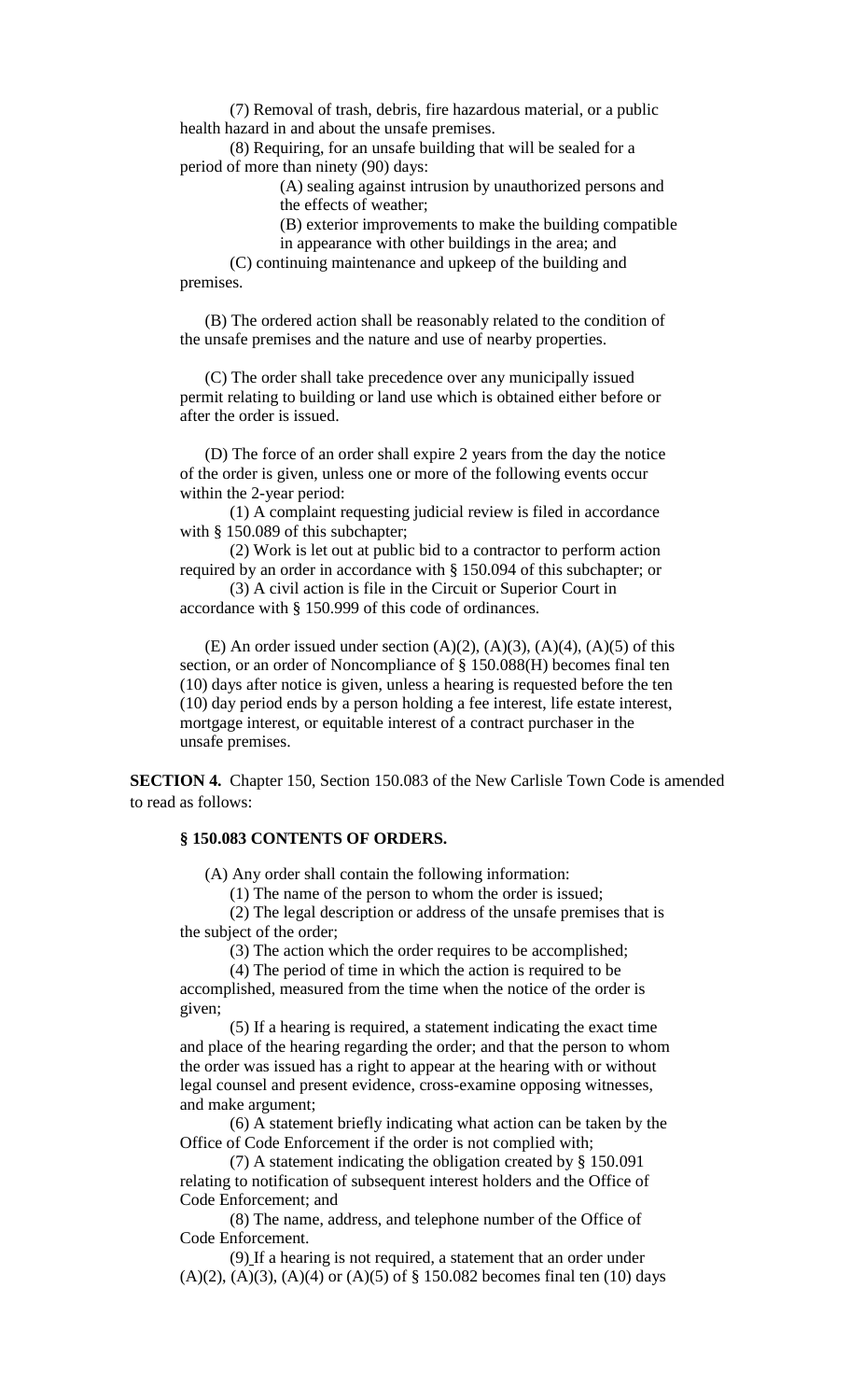after notice is given, unless a hearing is requested in writing by a person of substantial property interest and the request is delivered to the Office of Code Enforcement before the end of the ten (10) day period.

(B) The order shall allow sufficient time in which to accomplish the required action. In no case shall less than 10 calendar days from the time when notice of the order is given be allowed for compliance with an order.

(C) In the instance where more than 30 calendar days are allowed by the order to accomplish the action, the order may require that a substantial beginning be made in accomplishing the action within a period of 30 calendar days.

(D) If an order is for the removal of an unsafe building or portion of an unsafe building under subsections  $(A)(5)$  or  $(A)(6)$  above, notice of the order shall be given to each person with a known or recorded substantial property interest.

**SECTION 5.** Chapter 150, Section 150.084 of the New Carlisle Town Code is amended to read as follows:

#### **§ 150.084 SERVICE OF ORDERS.**

If service of the order is by publication, the publication shall include the information required by divisions  $(A)(1)$ ,  $(2)$ ,  $(4)$ ,  $(5)$ ,  $(6)$ , and  $(8)$ , and (9) of § 150.083 and also a statement indicating generally what action is required by the order and that the exact terms of the order may be obtained from the Office of Code Enforcement.

**SECTION 6.** Chapter 150, Section 150.088 of the New Carlisle Town Code is amended to read as follows:

### **§ 150.088 HEARINGS; NOTICE; PROCEDURE; NONCOMPLIANCE.**

(A) A hearing shall be held relative to each order, except for an order issued under subsections  $(A)(2)$ ,  $(A)(3)$ ,  $(A)(4)$ , or  $(A)(5)$  of § 150.082 or an order of Noncompliance of § 150.088(H). The hearing shall be conducted by the Hearing Authority.

(B) The hearing shall be held on a business day no earlier than 10 calendar days after notice of the order is given. The Director may, however, take action at a hearing to continue the hearing relative to the order so that it will be held on a later business day. Unless the Director takes action to have the continued hearing held on a definite, specified date, notice of the hearing shall be given to the person to whom the order was issued at least 5 calendar days before the hearing date in the manner provided by § 150.087.

(C) The person to whom the order was issued, or any person having a substantial property interest in the unsafe premises which are the subject of the order may appear in person or by counsel at the hearing. The person shall have the opportunity to present evidence, cross-examine opposing witnesses, and make argument.

(D) At the conclusion of any hearing at which a continuance is not granted the Director may, irrespective of whether the person does or does not appear at the hearing, make findings and take action to either: affirm the order; rescind the order; or modify the order; provided, however, that unless the person to whom the order was issued, or counsel for the person, is present at the hearing, the Director shall have authority only to modify the order in such manner as to make its terms less stringent.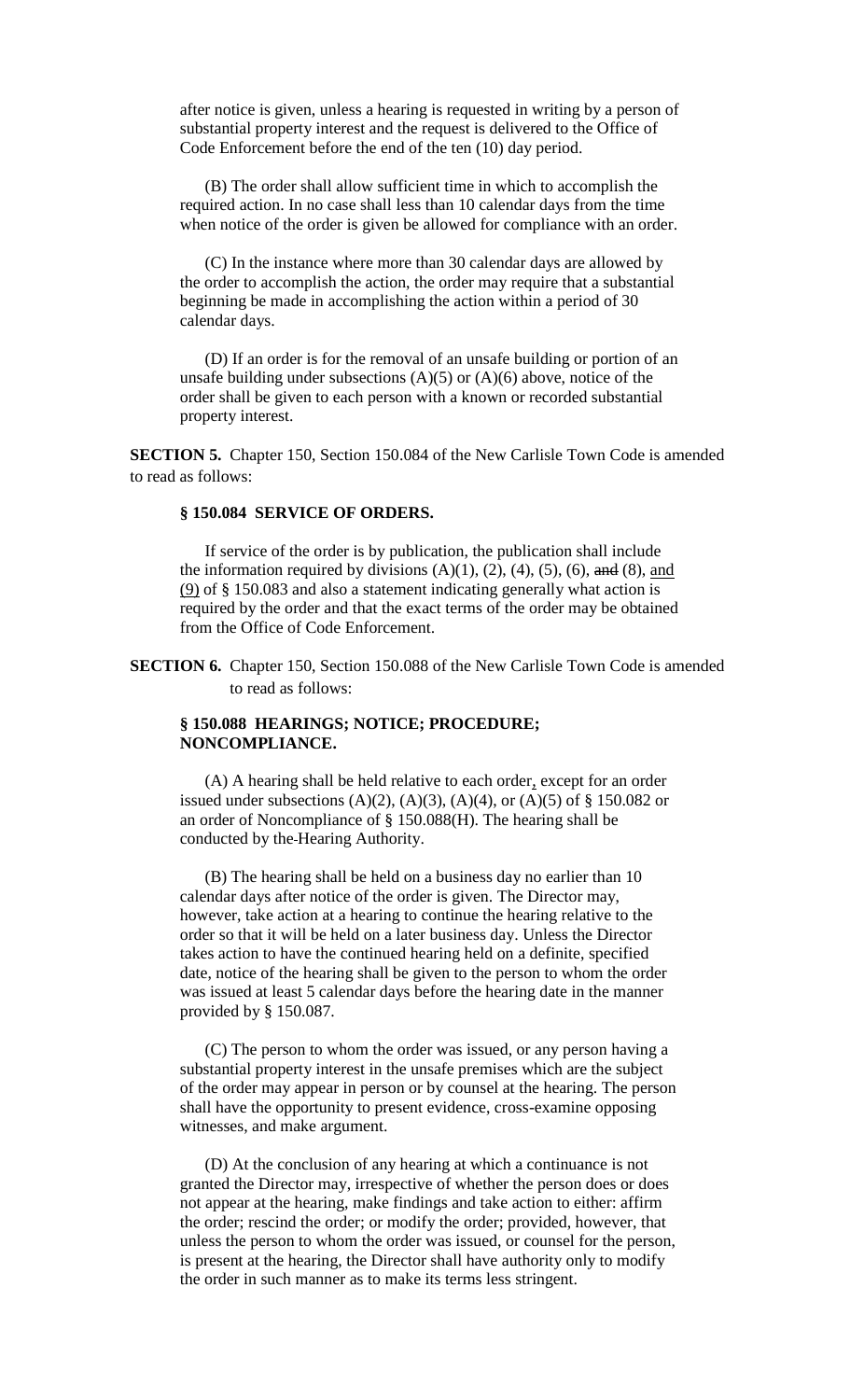(E) In addition to affirming the order, in those cases in which the hearing authority finds that there has been a willful failure to comply with the order, the hearing authority may impose a civil penalty in an amount not to exceed five thousand dollars (\$5,000) as provided by I.C. 36-7-9- 7(e). The effective date of the civil penalty may be postponed for a reasonable period, after which the hearing authority may order the civil penalty reduce or stricken if the hearing authority is satisfied that all work necessary to fully comply with the order has been done. For purposes of an appeal under § 150.089 or enforcement of an order through a civil action under § 150.097, the action of the hearing authority is considered final upon the affirmation of the order, even though the hearing authority may retain jurisdiction for the ultimate determination related to the civil penalty. In the hearing authority's exercise of continuing jurisdiction, the hearing authority may, in addition to reducing or striking the civil penalty, impose one (1) or more additional civil penalties in an amount not to exceed five thousand dollars (\$5,000) per civil penalty. An additional civil penalty may be imposed if the hearing authority finds that:

(1) significant work on the premises to comply with the affirmed order has not been accomplished; and

(2) the premises have a negative effect on property values or the quality of life of the surrounding area or the premises require the provision of services by local government in excess of the services required by ordinary properties.

(F) If the person to whom the order was issued to repair or rehabilitate under  $(A)(4)$  of § 150.082 fails or refuses to comply with the order within sixty (60) days or the time specified in the order, the enforcement authority may impose a civil penalty not to exceed two thousand five hundred dollars (\$2,500). The enforcement authority shall give notice of the civil penalty to all persons with a known or recorded substantial property interest in the unsafe premises.

(1) After a civil penalty is imposed the enforcement authority may impose an additional civil penalty in an amount not to exceed one thousand dollars (\$1,000) every ninety (90) days if the person to whom the order was issued continues to fail or refuse to comply with the order.

(2) If a civil penalty under this section is unpaid for more than fifteen (15) days after payment of the civil penalty is due, the civil penalty may be collected in the same manner as costs under § 150.094(H). The amount of the civil penalty that is collected shall be deposited in the unsafe building fund.

(G) If a person to whom an order has been issued requests at a hearing a period of time to accomplish action beyond that time stated in the order, the Director may, as a condition for modifying the order to allow the additional time period, require that the person post a cash performance bond to be forfeited in the event that the order action is not completed within the additional time period allowed. The amount of the bond shall be equal to 30% of the value of the services and materials required to accomplish the ordered action.

(H) The record of the findings made and action taken by the Hearing Authority at the hearing shall be available the public upon request. No provision in this chapter shall be construed to require affirmative action by the Office of Code Enforcement or the Hearing Authority to give notice of the findings made and action taken by the Hearing Authority at the hearing to the person to whom the order was issued, or any other person.

**SECTION 7.** Chapter 150, Section 150.090 of the New Carlisle Town Code is amended to read as follows: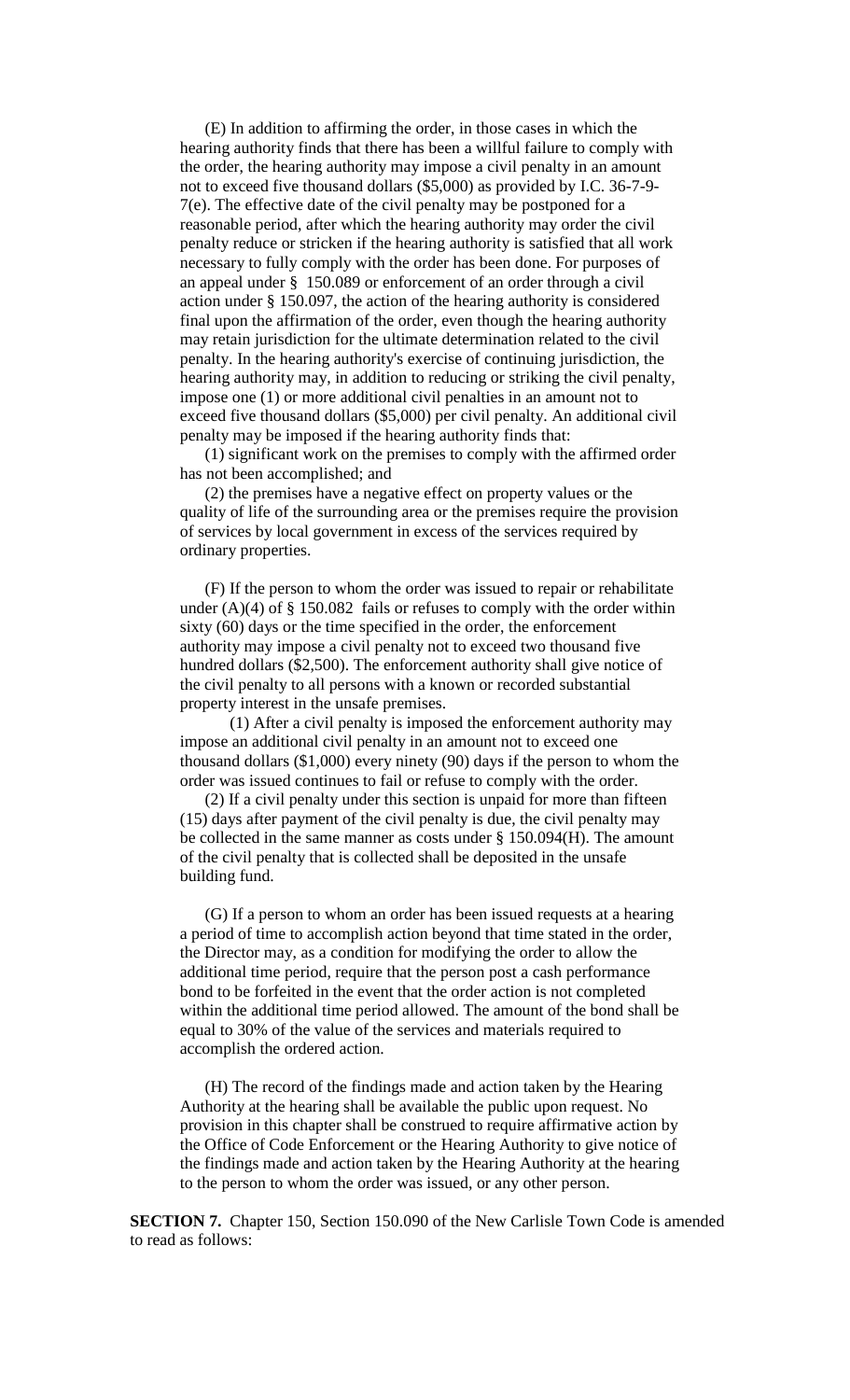### **§ 150.090 RECORDING ORDERS, STATEMENTS AND RECORDS; EFFECT.**

(A) Orders issued in accordance with § 150.082 or § 150.085, statements of rescission issued in accordance with § 150.086, statements that public bids are to be let as provided in § 150.094, and records of action taken by the Director in accordance with § 150.058, shall be recorded in the office of the Recorder of the county by the Office of Code Enforcement at no charge.

(B) The effect of orders and administrative acts under this subchapter upon property interests in unsafe premises shall be governed by the provisions of I.C. 36-7-9-2627 and I.C. 36-7-9-2728.

**SECTION 8.** Chapter 150, Section 150.091 of the New Carlisle Town Code is amended to read as follows:

## **§ 150.091 EMERGENCY ACTION.**

(A) If in any instance the Office of Code Enforcement shall find that it is necessary to take emergency action with reference to an unsafe premises in order to protect life, safety, or property, the office may cause such action as is necessary to protect life, safety, or property to be performed without issuing an order or giving notice.

(B) This emergency action shall be limited to removing any immediate danger. The costs incurred by the Office of Code Enforcement in taking or having the action taken may be recovered against the persons who have a fee interest or life estate interest in the unsafe premises by the filing of a civil action in the Circuit or Superior Court of the county by the town.

(C) If an unsafe premises poses an immediate danger to the life or safety of persons occupying or using nearby property, the enforcement authority may, without following this chapter's requirements for issuing an order and giving notice, take emergency action to require persons to vacate and not use the nearby property until the danger has passed. However, any person required to vacate an unsafe premises under this subsection may challenge in an emergency court proceeding the enforcement authority's determination that the premises poses an immediate danger to the life or safety of any person. In an emergency court proceeding, the enforcement authority has the burden of proving that emergency action is necessary to protect from immediate danger the life or safety of persons occupying or using nearby property.

(D) Instead of filing a civil action to recover the costs incurred by the enforcement authority in taking emergency action, the enforcement authority may set a hearing for the hearing authority to review the necessity of the emergency action and the amount of the costs of the emergency action. Notice of the hearing must be provided to each person with a known or recorded substantial property interest in the unsafe premises. If the emergency action or the costs of the emergency action are determined by the hearing authority to have been an abuse of discretion or otherwise unlawful, the hearing authority may reduce or deny the costs of the emergency action as warranted under the circumstances; otherwise, the hearing authority shall affirm the costs of the emergency action.

**SECTION 9.** Chapter 150, Section 150.088 of the New Carlisle Town Code is amended to read as follows:

#### **§ 150.092 RECEIVERS.**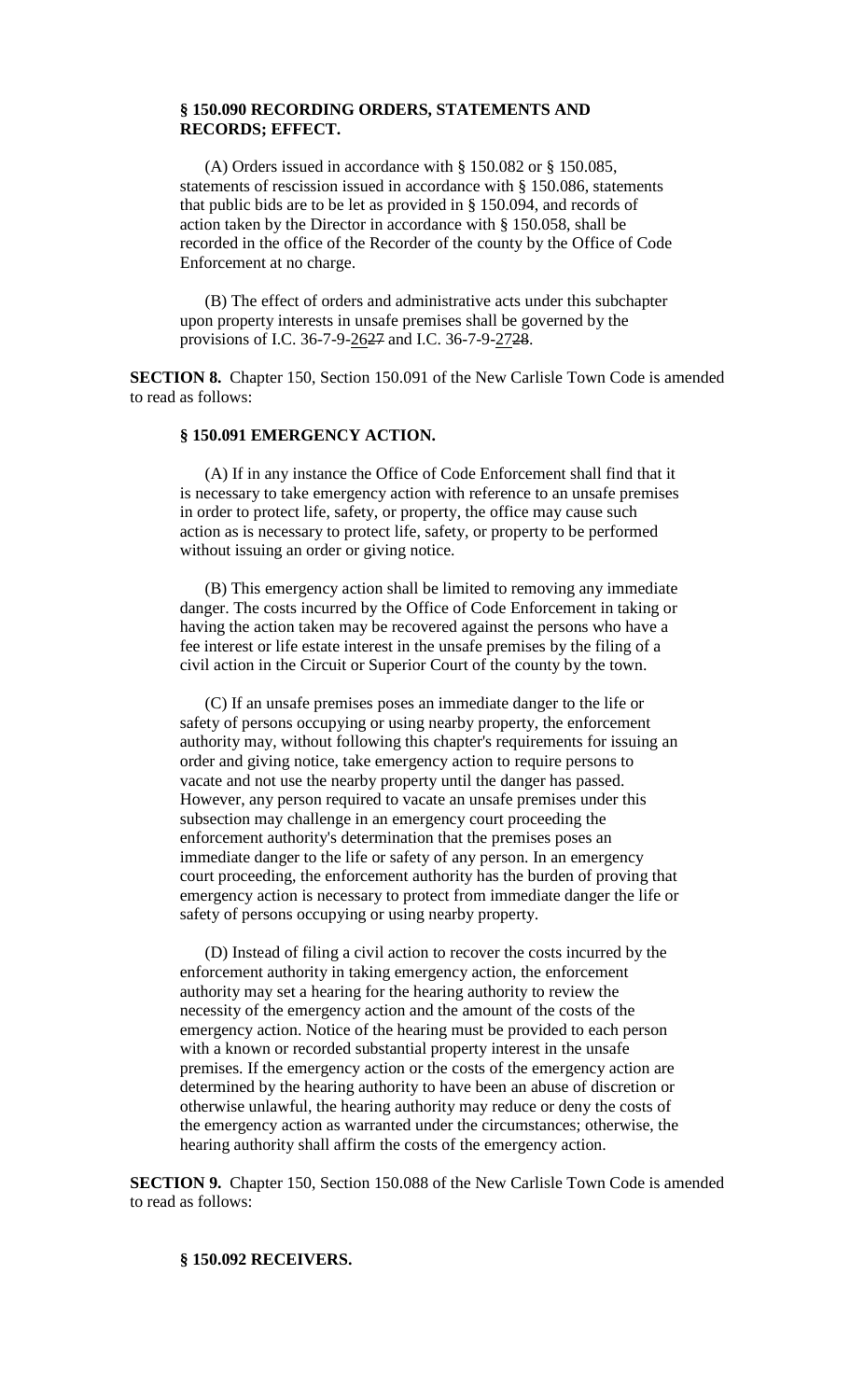Eligibility for appointment as a receiver for unsafe premises, and powers and other matters concerned with receivership under this subchapter shall be governed by the applicable provisions of the state law, I.C. 36-7-9-20 and I.C. 36-7-9-20.5.

**SECTION 10.** Chapter 150, Section 150.093 of the New Carlisle Town Code is amended to read as follows:

## **§ 150.093 PERFORMANCE BY CONTRACTOR; PUBLIC BIDS; PROCEDURE; NOTICE.**

(A) The Office of Code Enforcement may cause the action required by an order issued under  $(A)(2)$ ,  $(A)(3)$ ,  $(A)(4)$  or  $(A)(5)$  of § 150.082 to be performed by a contractor if the following has occurred:

(1) Service of an order in the manner provided by § 150.087 has been made on each person having a substantial property interest in the unsafe premises which are the subject of the order;

(2)The order has not been complied with; and

(3) a hearing was not requested under  $(A)(9)$  of § 150.083, or, if a hearing was requested, the order was affirmed at the hearing; and

(4) The order is not being reviewed in accordance with § 150.089.

(B) The Office of Code Enforcement may cause the action required by an order, other than an order issued under  $(A)(2)$ ,  $(A)(3)$ ,  $(A)(4)$  or  $(A)(5)$ of § 150.082 to be performed if the following has occurred:

(1) An order has been issued to each person having a substantial property interest in the unsafe premises;

(2) Service of an order in the manner provided by § 150.087 has been made on each person having a substantial property interest in the unsafe premises which are the subject of the order;

(3) Each of the orders have been affirmed or modified at hearing in such manner that all persons having a substantial property interest in the unsafe premises which are the subject of each of the orders are currently subject to an order requiring the accomplishment of substantially identical action;

(4) The order, as affirmed or modified at the hearing, has not been complied with, or, having once been complied with, is not now being complied with; and

(5) The order is not being reviewed in accordance with § 150.089.

(C) The work shall be let out at public bid to a contractor licensed and duly qualified under the laws of the state and any applicable municipal ordinances.

(D) All persons with a substantial property interest in the unsafe premises shall be notified about the public bid in accordance with § 150.087 by means of a written statement, which shall include the following information:

(1) The name of the person to whom the order was issued;

(2) A legal description or address of the unsafe premises that are the subject of the order;

(3) A statement that a contract is to be let at public bid to a licensed contractor to accomplish work to comply with the order;

(4) A description of work to be accomplished;

(5) A statement that both the bid price of the licensed contractor who accomplishes the work and an amount representing a reasonable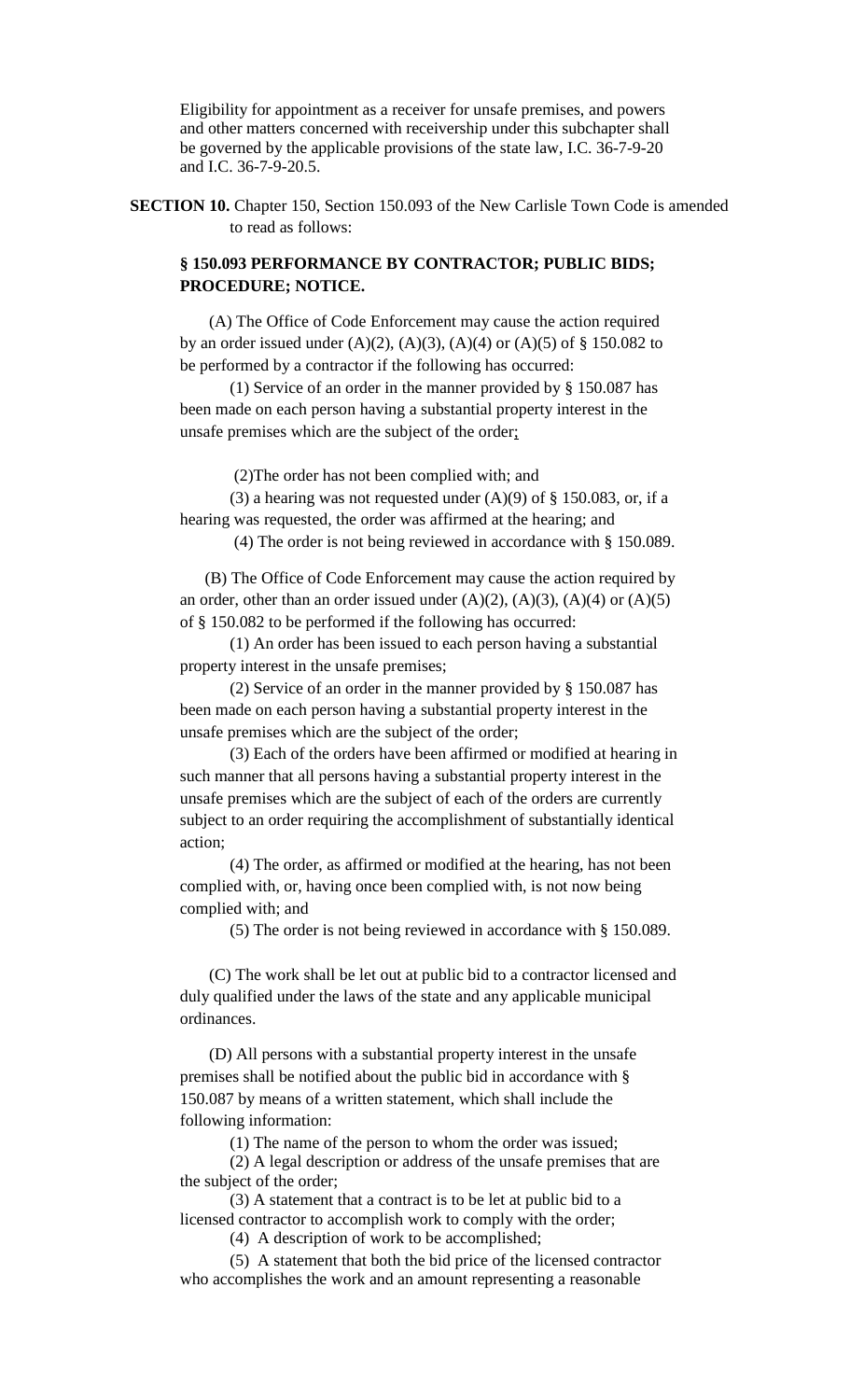estimate of the cost incurred by the Office of Code Enforcement in processing the matter of the unsafe premises, may, if not paid, be recorded after a hearing as a lien against all persons having a fee interest or life estate interest in the unsafe premises;

(6) A statement that the owner has the right to elect in writing within a period of 5 calendar days to retain any or all materials salvaged from the work;

(7) The time of the bid opening;

(8) The place of the bid opening; and

(9) The name, address, and telephone number of the Office of Code Enforcement.

(E) If service of the notice of statement that public bids are to be let is by publication, the publication shall include the information provided for in division (D) of this section except that it need only include a general description of the work to be accomplished. The publication also shall include a statement that a copy of the statement of public bid may be obtained from the Office of Code Enforcement.

(F) Notice of the statement that public bids are to be let shall be given to all persons having a substantial property interest in the property at least 10 calendar days before the date of the public bid.

(G) Persons having a substantial property interest in the unsafe premises which are the subject of a statement that public bids are to be let may, as their interest allows, within a period of 5 calendar days after they have received notice, elect by sending a statement in writing resulting or salvaged from the work. In the absence of such a statement, the Office of Code Enforcement may decide the method of disposal of the materials.

(H) If action in accordance with this section is being taken on the basis of an order which was served by publication, it shall be sufficient to serve the statement that public bids are to be let by publication unless the Office of Code Enforcement has received information in writing that would enable it to make service in accordance with § 150.087 by a method other than publication.

**SECTION 11.** Chapter 150, Section 150.094 of the New Carlisle Town Code is amended to read as follows:

## **§ 150.094 PERFORMANCE OF WORK REQUIRED; LIABILITY OF OWNERS; LIEN; ENFORCEMENT.**

(A) The work required by an order of the enforcement authority may be performed in the following manner:

(1) If the work is being performed other than under an order other than an order under  $(A)(2)$ ,  $(A)(3)$ ,  $(A)(4)$  or  $(A)(5)$  of § 150.082 and if the cost of this work is estimated to be less than ten thousand dollars (\$10,000.00), the Office of Code Enforcement may perform the work acting through the unit's enforcement authority or other agent, by means of the unit's own workers and equipment owned or leased by the unit. Notice that this work is to be performed must be given to all persons with a known or recorded substantial property interest, in the manner prescribed in subsection (C) below, at least ten (10) days before the date of performance of the work by the enforcement authority. This notice must include a statement that an amount representing a reasonable estimate of the cost incurred by the enforcement authority in processing the matter and performing the work may, if not paid, be recorded after a hearing as a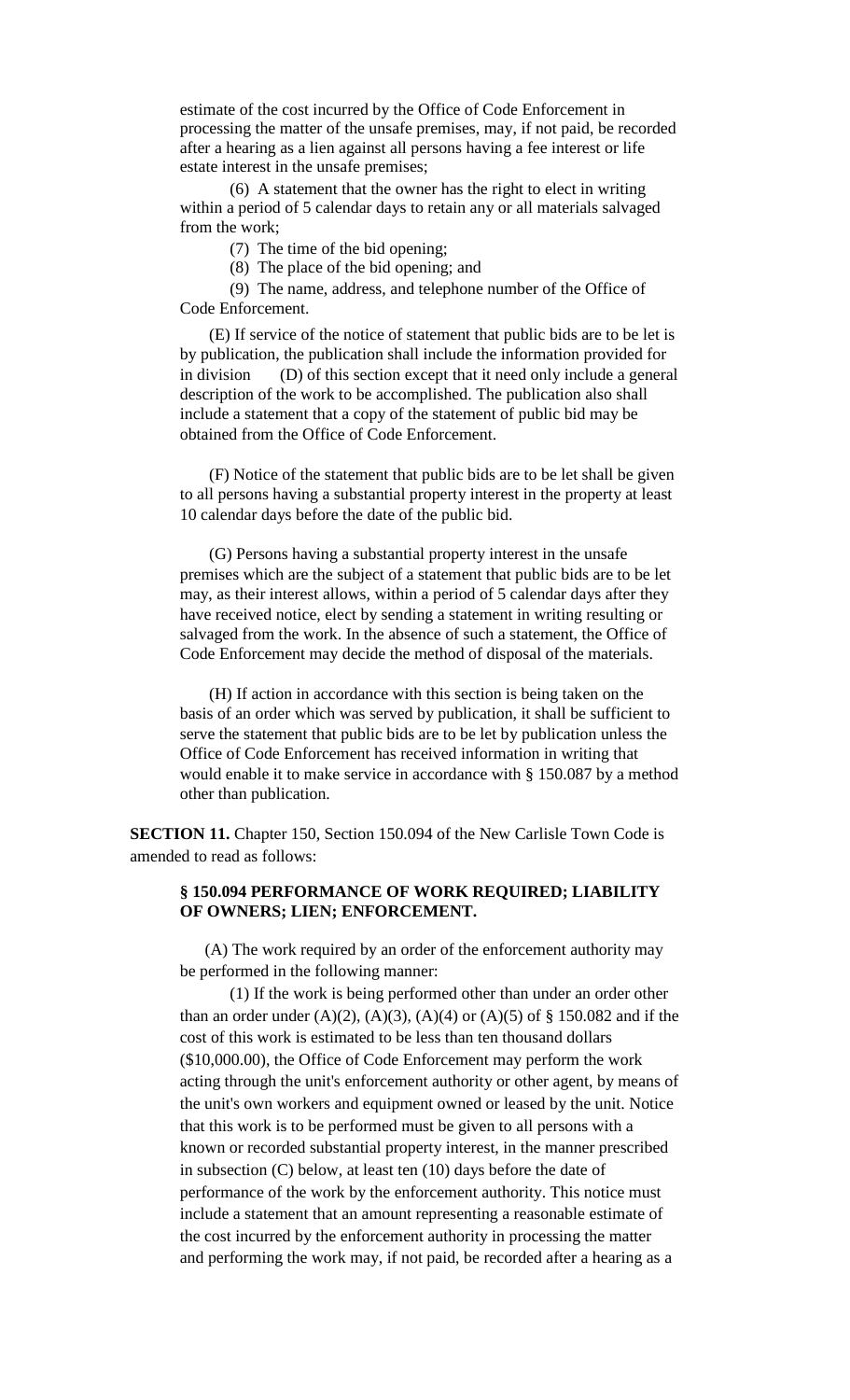lien against all persons having a fee interest, life estate interest, or equitable interest of a contract purchaser in the unsafe premises.

(2) If the work is being performed under an order other than an order under  $(A)(2)$ ,  $(A)(3)$ ,  $(A)(4)$  or  $(A)(5)$  of § 150.082, and if the estimated cost of this work is ten thousand dollars (\$10,000) or more, this work must be let at public bid to a contractor licensed and qualified under law. The obligation to pay costs imposed by subsection (G) of this section is based on the condition of the unsafe premises at the time the public bid was accepted. Changes occurring in the condition of the unsafe premises after the public bid was accepted do not eliminate or diminish this obligation.

(3) If the work is being performed under an order issued under  $(A)(2)$ ,  $(A)(3)$ ,  $(A)(4)$  or  $(A)(5)$  of § 150.082, the work may be performed by a contractor who has been awarded a base bid contract to perform the work for the enforcement authority, or by the department, acting through the unit's enforcement authority or other governmental agency and using the unit's own workers and equipment owned or leased by the unit. Work performed under an order issued under  $(A)(2)$ ,  $(A)(3)$ ,  $(A)(4)$  or  $(A)(5)$  of § 150.082 may be performed without further notice to the persons holding a fee interest, life estate interest, or equitable interest of a contract purchaser, and these persons are liable for the costs incurred by the enforcement authority in processing the matter and performing the work.

(B) Bids may be solicited and accepted for work on more than one (1) property if the bid reflects an allocation of the bid amount among the various unsafe premises in proportion to the work to be accomplished. The part of the bid amount attributable to each of the unsafe premises constitutes the basis for calculating the part of the costs described by subsection (G).

(C) All persons who have a known or recorded substantial property interest in the unsafe premises and are subject to an order other than an order under  $(A)(2)$ ,  $(A)(3)$ ,  $(A)(4)$  or  $(A)(5)$  of § 150.082 must be notified about the public bid by means of a written statement including:

(1) the name of the person to whom the order was issued;

(2) a legal description or address of the unsafe premises that are the subject of the order;

(3) a statement that a contract is to be let at public bid to a licensed contractor to accomplish work to comply with the order;

(4) a description of work to be accomplished;

(5) a statement that both the bid price of the licensed contractor who accomplishes the work and an amount representing a reasonable estimate of the cost incurred by the enforcement authority in processing the matter of the unsafe premises may, if not paid, be recorded after a hearing as a lien against all persons having a fee interest, life estate interest, or equitable interest of a contract purchaser in the unsafe premises;

(6) the time of the bid opening;

(7) the place of the bid opening; and

(8) the name, address, and telephone number of the enforcement authority.

(D) If the notice of the statement that public bids are to be let is served by publication, the publication must include the information required by subsection (C), except that it need only include a general description of the work to be accomplished. The publication must also state that a copy of the statement of public bid may be obtained from the enforcement authority.

(E) Notice of the statement that public bids are to be let must be given, at least ten (10) days before the date of the public bid, to all persons who have a known or recorded substantial property interest in the property and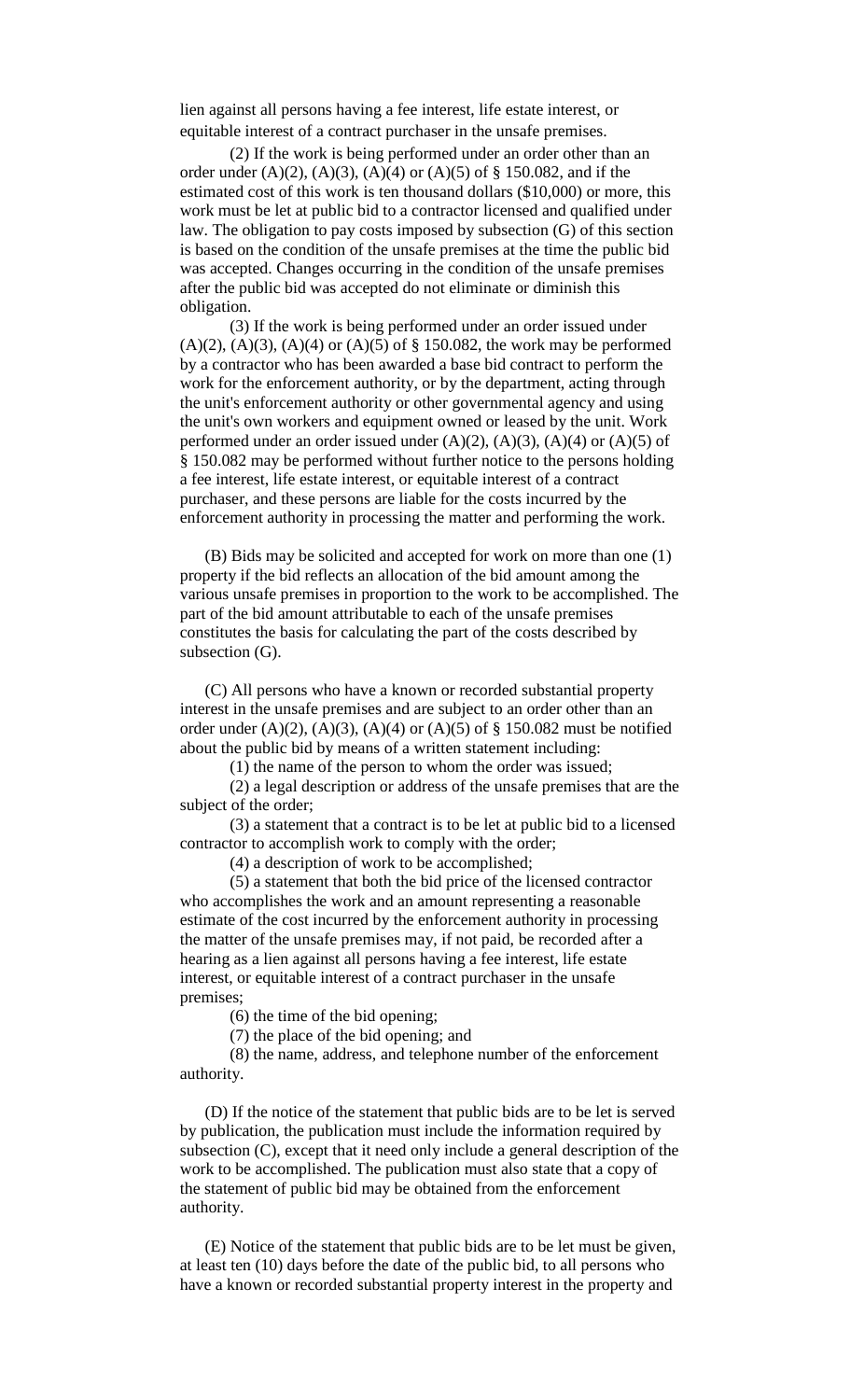are subject to an order other than an order under  $(A)(2)$ ,  $(A)(3)$ ,  $(A)(4)$  or (A)(5) of § 150.082.

(F) If action is being taken under this section on the basis of an order that was served by publication, it is sufficient to serve the statement that public bids are to be let by publication, unless the enforcement authority has received information in writing that enables the unit to make service under § 150.1093 by a method other than publication.

(G)When action required by an order is performed by a contractor in accordance with § 150.093, any person or persons who have a fee interest or life estate interest or equitable interest of a contract purchaser in the unsafe premises from the time when the order requiring the work performed was issued to the time that the work was completed, or, if emergency action was taken under section 9 of this chapter, during the time of such emergency action, is jointly and severally responsible for

(1) The:

(a) actual cost of the emergency action taken, as affirmed by the hearing authority; or

(b) actual cost of the work performed by the enforcement authority or the bid price of work accomplished by the contractor.

(2) An amount that represents a reasonable forecast of the average processing expense that will be incurred by the enforcement authority in taking the technical, administrative, and legal actions concerning typical unsafe premises that are necessary under this chapter so that the action required by an order may be performed by a contractor. In calculating the amount of the average processing expense, the following costs may be considered:

(a) The cost of obtaining reliable information about the identity and location of persons who own a substantial property interest in the unsafe premises.

(b) The cost of notice of orders, notice of statements of rescission, notice of continued hearing, notice of statements that public bids are to be let or that the enforcement authority intends to accomplish the work, and notice that a hearing may be held on the amounts indicated in the record.

(c) Salaries for employees.

(d) The cost of supplies, equipment, and office space.

(3) The board or commission having control over the department shall determine the amount of the average processing expense at the public hearing, after notice has been given in the same manner as is required for other official action of the board or commission. In determining the average processing expense, the board or commission may fix the amount at a full dollar amount that is an even multiple of ten (10).

(H) The calculation of amounts under this section, and the perfection and enforcement of liens or those amounts shall be governed by the provisions of I.C. 36-7-9-13, I.C. 36-7-9-13.5, and I.C. 36-7-9-19.

**SECTION 12.** Chapter 150, Section 150.095 of the New Carlisle Town Code is amended to read as follows:

#### **§ 150.095 FUNDS AND FINANCIAL ADMINISTRATION.**

All funds and financial administration for the implementation and administration of this subchapter shall be governed by the provisions of I.C. 36-7-9-14 and I.C. 36-7-9-15 and other applicable state law.

**SECTION 13.** Chapter 150, Section 150.096 of the New Carlisle Town Code is amended to read as follows:

### **§ 150.096 INSPECTION WARRANTS.**